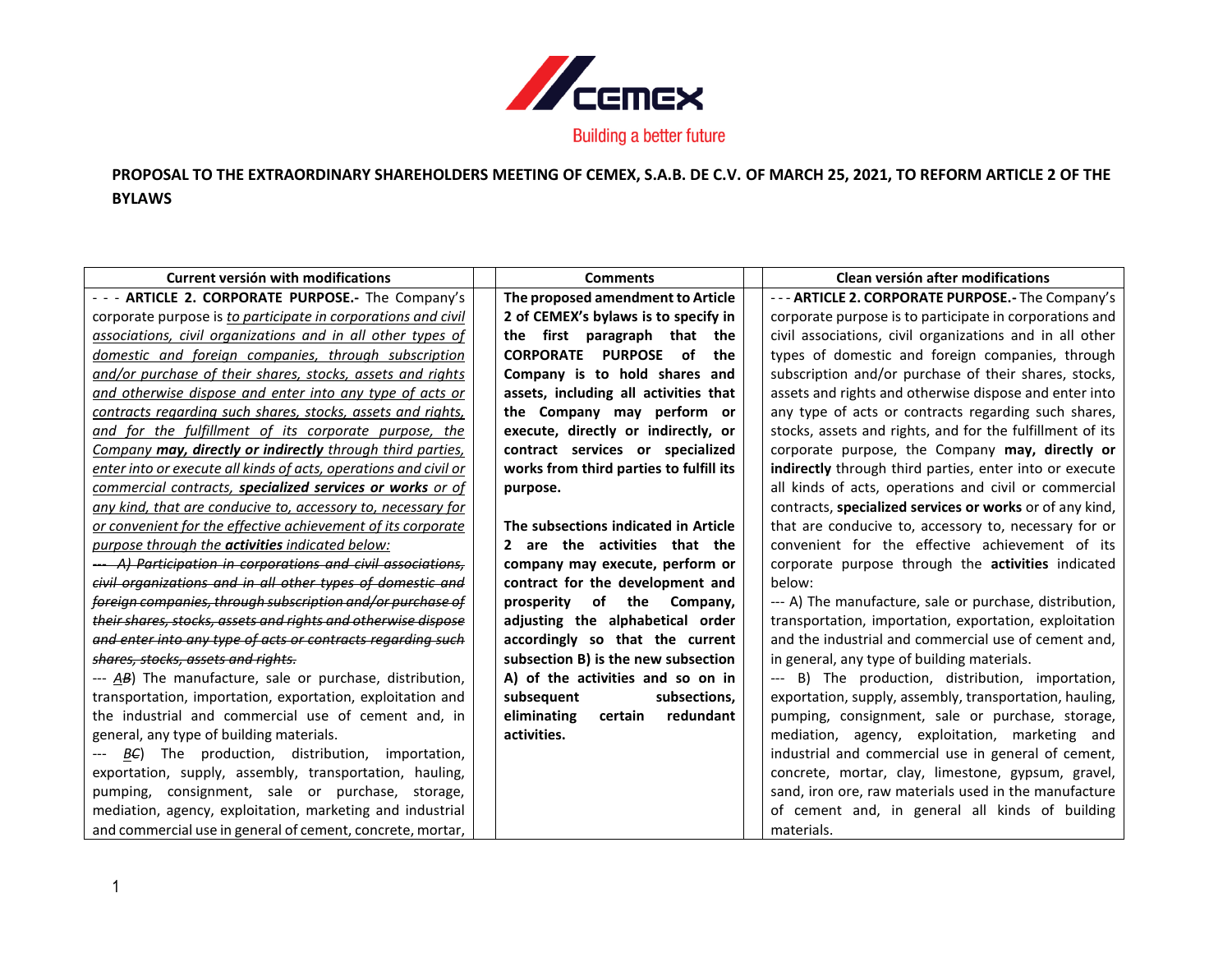

| clay, limestone, gypsum, gravel, sand, iron ore, raw            | --- C) The manufacture, sale, distribution, pumping,      |
|-----------------------------------------------------------------|-----------------------------------------------------------|
| materials used in the manufacture of cement and, in             | transportation, import, export, exploitation, use and     |
| general all kinds of building materials.                        | industrial and commercial utilization of aggregates,      |
| --- CD The manufacture, sale, distribution, pumping,            | ready-mixed concrete, its additives and components        |
| transportation, import, export, exploitation, use and           | and, in general, all types of pieces and prestressed      |
| industrial and commercial utilization of aggregates, ready-     | concrete objects, preconcretes, tubes and construction    |
| mixed concrete, its additives and components and, in            | materials, concrete blocks and precast concrete           |
| general, all types of pieces and prestressed concrete           | elements.                                                 |
| objects, preconcretes, tubes and construction materials,        | --- D) The establishment of concrete, cement and          |
| concrete blocks and precast concrete elements.                  | asphalt manufacturing plants with dependencies            |
| --- DE) The establishment of concrete, cement and asphalt       | focusing on obtaining and triturating aggregates,         |
| manufacturing plants with dependencies focusing on              | dosing and mixing these and hauling, placing and          |
| obtaining and triturating aggregates, dosing and mixing         | consolidating its products.                               |
| these and hauling, placing and consolidating its products.      | --- E) To be the holder of Exploration and/or             |
| --- EF) To be the holder of Exploration and/or Exploitation     | Exploitation of Mining Concessions, in order to explore   |
| of Mining Concessions, in order to explore and/or exploit       | and/or exploit the minerals or substances subject to      |
| the minerals or substances subject to the Mining Law (Ley       | the Mining Law (Ley Minera) in full force and effect, in  |
| Minera) in full force and effect, in accordance with the        | accordance with the provisions of article 11 of said law. |
| provisions of article 11 of said law.                           | --- F) Be the holder of, Ordinary and/or Extraordinary    |
| --- <i>FG</i> ) Be the holder of, Ordinary and/or Extraordinary | General Permits for the purchase, storage and             |
| General Permits for the purchase, storage and consumption       | consumption or purchase and consumption of                |
| or purchase and consumption of explosive materials, for         | explosive materials, for the construction industry and    |
| the construction industry and for the mining industry, in       | for the mining industry, in order to exploit the stone    |
| order to exploit the stone and mineral materials,               | and mineral materials, respectively, in accordance with   |
| respectively, in accordance with the provisions of articles     | the provisions of articles 37 and 42 of the Federal       |
| 37 and 42 of the Federal Firearms and Explosives Law (Ley       | Firearms and Explosives Law (Ley Federal de Armas de      |
| Federal de Armas de Fuego y Explosivos).                        | Fuego y Explosivos).                                      |
| --- GH) The transportation of merchandise and products in       | --- G) The transportation of merchandise and products     |
| modality of general cargo, waste and/or hazardous               | in modality of general cargo, waste and/or hazardous      |
| materials and bulky and/or heavy weight materials,              | materials and bulky and/or heavy weight materials,        |
| exploitation and use of the General Ways of                     | exploitation and use of the General Ways of               |
| Communication (Vías Generales de Comunicación) or their         | Communication (Vías Generales de Comunicación) or         |
| services and related under the concessions or permits           | their services and related under the concessions or       |
| granted by the Federal Executive as applicable; or, through     | permits granted by the Federal Executive as applicable;   |
| the concessions or permits that the Company receives in         | or, through the concessions or permits that the           |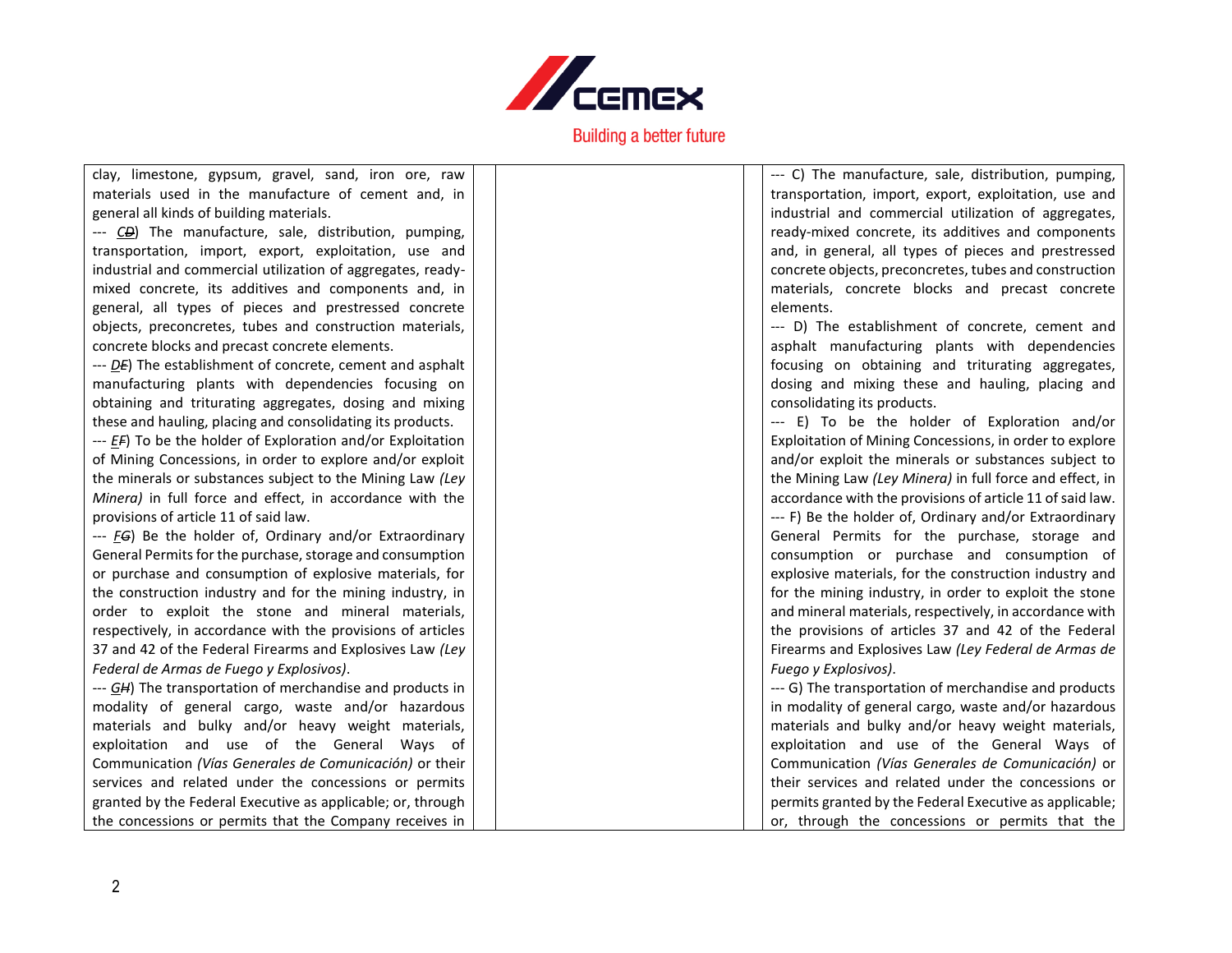

| contribution, transfer or in right of its Partners and                                              |  | Company receives in contribution, transfer or in right     |
|-----------------------------------------------------------------------------------------------------|--|------------------------------------------------------------|
| authorized by the competent authorities.                                                            |  | of its Partners and authorized by the competent            |
| --- HI) The exploitation of <i>specialized</i> services of general                                  |  | authorities.                                               |
| cargo, waste and/or hazardous materials and bulky and/or                                            |  | --- H) The exploitation of specialized services of general |
| heavy objects related to the concessions and permits                                                |  | cargo, waste and/or hazardous materials and bulky          |
| granted by the authorities of the federal entities of the                                           |  | and/or heavy objects related to the concessions and        |
| country.                                                                                            |  | permits granted by the authorities of the federal          |
| $\leftarrow$ $\left\langle \mu \right\rangle$ The use of roads in general and their connection with |  | entities of the country.                                   |
| other means of transport, through the Agreements that are                                           |  | --- I) The use of roads in general and their connection    |
| entered into, in order to offer the public user an efficient                                        |  | with other means of transport, through the                 |
| and safe service.                                                                                   |  | Agreements that are entered into, in order to offer the    |
| --- JK) Verification of official Mexican standards and serve                                        |  | public user an efficient and safe service.                 |
| as an approved and accredited inspection and verification                                           |  | --- J) Verification of official Mexican standards and      |
| unit to perform the procedures for evaluating the                                                   |  | serve as an approved and accredited inspection and         |
| specifications and physical-mechanical and safety                                                   |  | verification unit to perform the procedures for            |
| conditions for the operation of roads and bridges under the                                         |  | evaluating the specifications and physical-mechanical      |
| federal jurisdiction of motor transportation cargo, in                                              |  | and safety conditions for the operation of roads and       |
| compliance with Mexican official standards.                                                         |  | bridges under the federal jurisdiction of motor            |
| $-$ - $K$ $E$ ) The training and preparation of Drivers of the Federal                              |  | transportation cargo, in compliance with Mexican           |
| Motor Carrier and Private Transport Service (Conductores                                            |  | official standards.                                        |
| del Servicio de Autotransporte Federal y Transporte                                                 |  | --- K) The training and preparation of Drivers of the      |
| Privado).                                                                                           |  | Federal Motor Carrier and Private Transport Service        |
| --- L), Tthe specialized workshop maintenance and repair                                            |  | (Conductores del Servicio de Autotransporte Federal y      |
| service, as well as the sale of spare parts and technical                                           |  | Transporte Privado).                                       |
| equipment to third parties.                                                                         |  | --- L) The specialized workshop maintenance and repair     |
| --- M) The development, purchase, sale, import, export,                                             |  | service, as well as the sale of spare parts and technical  |
| assembly and marketing of bags, packs and all types of                                              |  | equipment to third parties.                                |
| packaging of any material, as well as the raw materials                                             |  | --- M) The development, purchase, sale, import, export,    |
| necessary for that purpose.                                                                         |  | assembly and marketing of bags, packs and all types of     |
| --- N) The industrial and commercial use of wastewater                                              |  | packaging of any material, as well as the raw materials    |
| through its treatment and reuse.                                                                    |  | necessary for that purpose.                                |
| --- N The use, exploitation and utilization of public                                               |  | --- N) The industrial and commercial use of wastewater     |
| property, for the handling of fluids and the use of goods and                                       |  | through its treatment and reuse.                           |
| the provision of port services that constitute the port                                             |  | --- N The use, exploitation and utilization of public      |
| operation under the terms of the Ports Act (Ley de Puertos),                                        |  | property, for the handling of fluids and the use of goods  |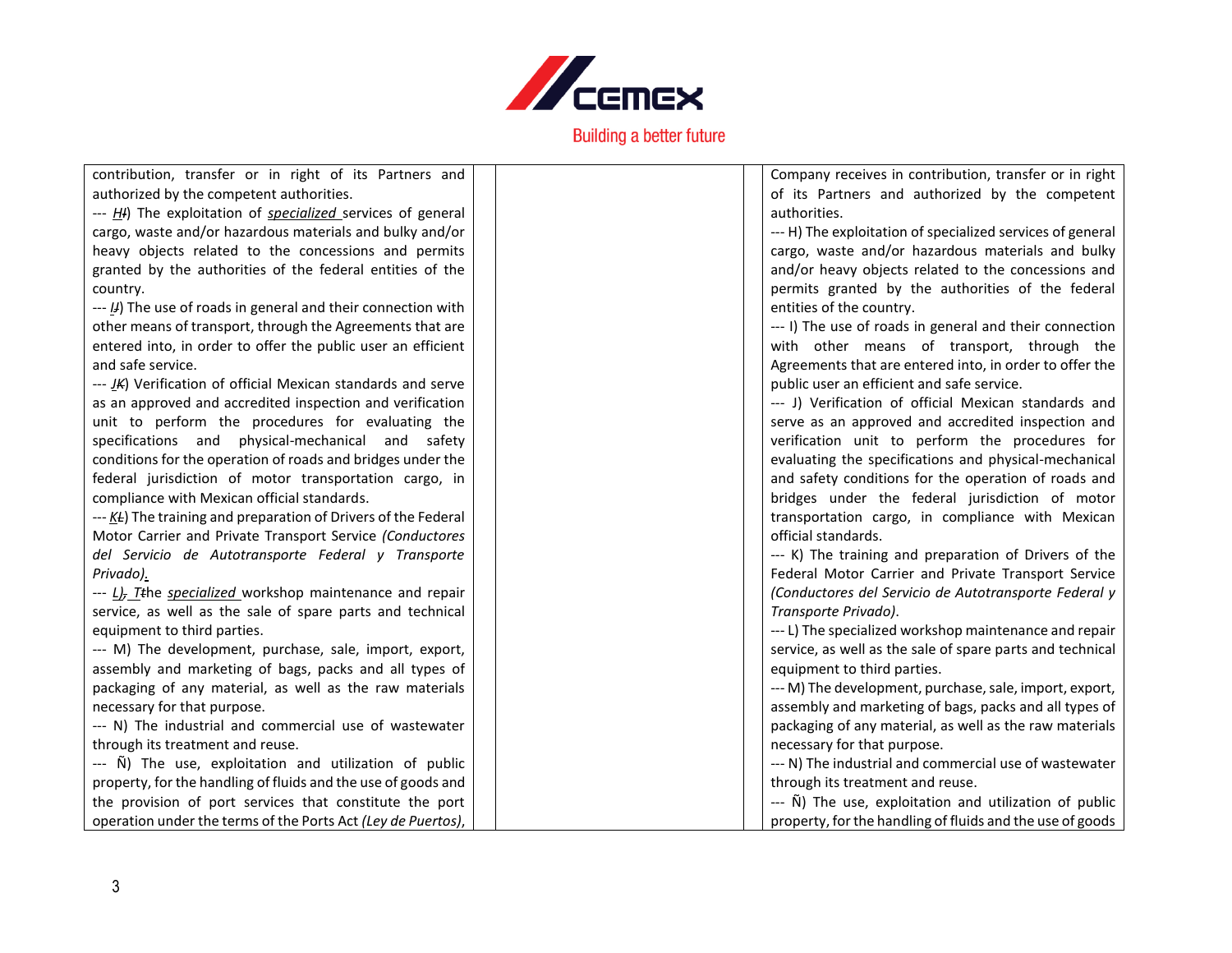

classified as maneuvering services for the transfer of goods or merchandise, such as loading, unloading, stacking, storage, stowage and haulage within the port, by any of the modalities provided by such law, including, but not limited to, obtaining concessions, permits, authorizations and partial assignments of rights. --- O) Logistic services associated with the oil industry, as well as operation management of asphalt emulation plants. --- P) The Treatment and refining of Oil, the processing of Natural Gas and the export and import of Hydrocarbons and Petroleum, as well as the Transportation, Storage, Distribution, compression, liquefaction, decompression, regasification, commercialization and Public Expense of Hydrocarbons, Petroleum or Petrochemicals, including the construction, operation and exploitation of land areas, warehouses, ships, tanks, dry ports, marine terminals and facilities of any kind, for the management of petroleum and/or energy products, by any of the modalities provided by such law, including but not limited to, obtaining concessions, permits and/or authorizations, as appropriate,

under the terms of Title Three of the Hydrocarbons Law *(Título Tercero de la Ley de Hidrocarburos)*.

--- Q) The rendering of the Auxiliary Service for the Railway Freight Terminal, the Railway Auxiliary Service for transshipment and transfer of liquids, the Railway Auxiliary Service of railway equipment maintenance workshops and the provision of the transfer of liquids in any of its modalities.

--- R) The establishment of navigation services, transport, passengers and cargo, between the ports of the country and abroad, if necessary, the acquisition of boats for the aforementioned purposes and the operation of docks, shipyards and any other necessary construction or work for the initiation and development of its services.

and the provision of port services that constitute the port operation under the terms of the Ports Act *(Ley de Puertos)*, classified as maneuvering services for the transfer of goods or merchandise, such as loading, unloading, stacking, storage, stowage and haulage within the port, by any of the modalities provided by such law, including, but not limited to, obtaining concessions, permits, authorizations and partial assignments of rights.

--- O) Logistic services associated with the oil industry, as well as operation management of asphalt emulation plants.

--- P) The Treatment and refining of Oil, the processing of Natural Gas and the export and import of Hydrocarbons and Petroleum, as well as the Transportation, Storage, Distribution, compression, liquefaction, decompression, regasification, commercialization and Public Expense of Hydrocarbons, Petroleum or Petrochemicals, including the construction, operation and exploitation of land areas, warehouses, ships, tanks, dry ports, marine terminals and facilities of any kind, for the management of petroleum and/or energy products, by any of the modalities provided by such law, including but not limited to, obtaining concessions, permits and/or authorizations, as appropriate, under the terms of Title Three of the Hydrocarbons Law *(Título Tercero de la Ley de Hidrocarburos)*. --- Q) The rendering of the Auxiliary Service for the

Railway Freight Terminal, the Railway Auxiliary Service for transshipment and transfer of liquids, the Railway Auxiliary Service of railway equipment maintenance workshops and the provision of the transfer of liquids in any of its modalities.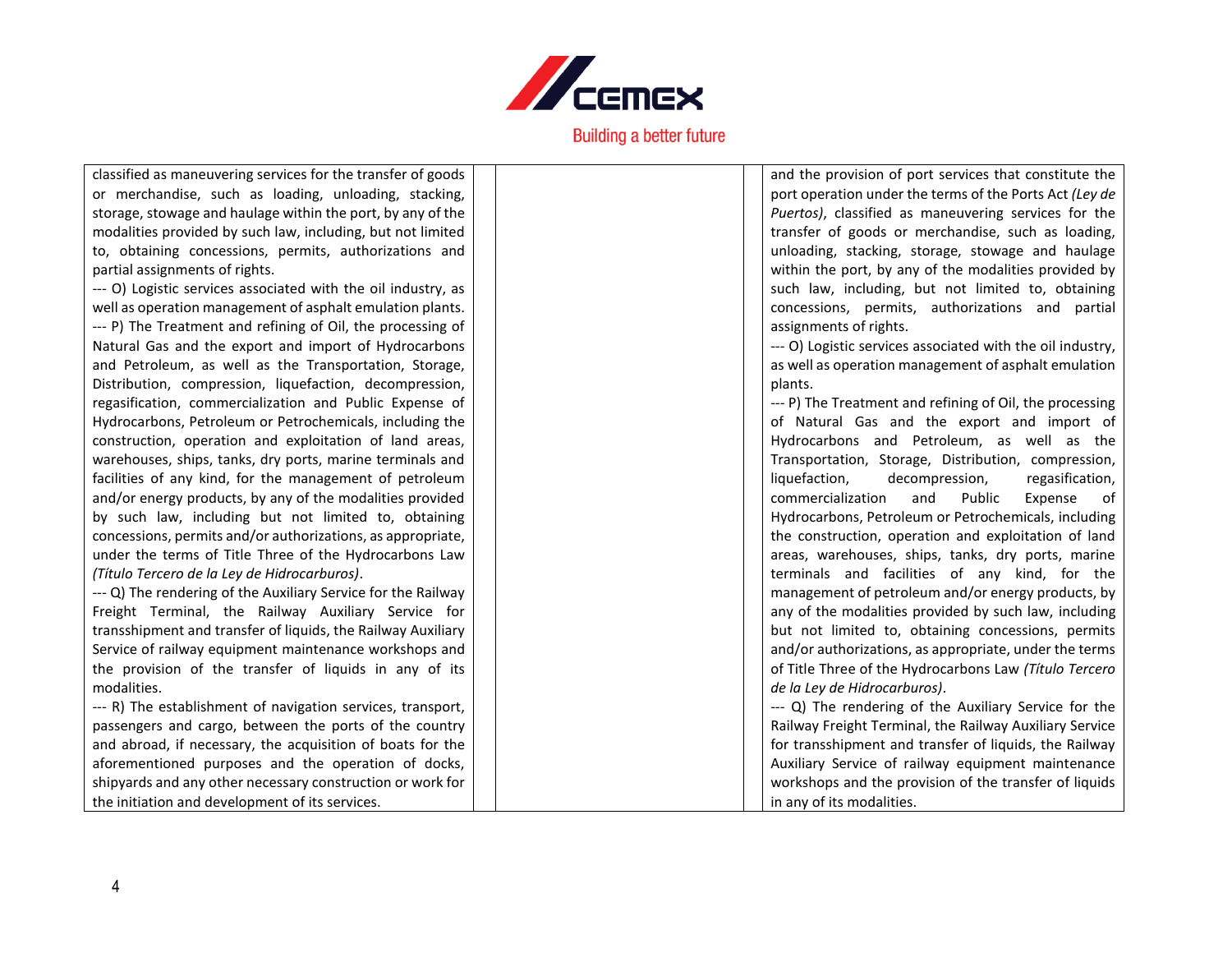

| --- S) The acquisition of concessions, permits, subsidies and    |  |  |
|------------------------------------------------------------------|--|--|
| legal franchises related to any of the activities of its         |  |  |
| corporate purpose and acquiring by any legal title, including    |  |  |
| by concession of public power, direct ownership over lands,      |  |  |
| waters or their accessions and exploiting them, whether for      |  |  |
| irrigation, to generate driving force or for industrial objects. |  |  |
| --- T) The manufacture, sale, distribution, lease, import,       |  |  |
| export, transportation, supply, assembly, transport,             |  |  |
| loading, consignment, sale, deposit, mediation,                  |  |  |
| commission, exploitation, commercialization and industrial       |  |  |
| and commercial use in general of all types of products           |  |  |
| allowed by the laws and in general, all kinds of domestic or     |  |  |
| foreign goods or merchandise, either as raw material, semi-      |  |  |
| finished products and perform with them trade acts in any        |  |  |
| form on their own or by third parties.                           |  |  |
| --- U) The rendering of handling, storage and custody of         |  |  |
| foreign goods services, either owned by the Company or by        |  |  |
| third parties with whom the Company enters into an               |  |  |

--- R) The establishment of navigation services, transport, passengers and cargo, between the ports of the country and abroad, if necessary, the acquisition of boats for the aforementioned purposes and the operation of docks, shipyards and any other necessary construction or work for the initiation and development of its services.

--- S) The acquisition of concessions, permits, subsidies and legal franchises related to any of the activities of its corporate purpose and acquiring by any legal title, including by concession of public power, direct ownership over lands, waters or their accessions and exploiting them, whether for irrigation, to generate driving force or for industrial objects.

--- T) The manufacture, sale, distribution, lease, import, export, transportation, supply, assembly, transport, loading, consignment, sale, deposit, mediation, commission, exploitation, commercialization and industrial and commercial use in general of all types of products allowed by the laws and in general, all kinds of domestic or foreign goods or merchandise, either as raw material, semi-finished products and perform with them trade acts in any form on their own or by third parties.

--- U) The rendering of handling, storage and custody of foreign goods services, either owned by the Company or by third parties with whom the Company enters into an agreement.

--- V) The private transportation of goods owned by the Company or related to their activities, as well as of persons related to the same purpose, without involving the provision of federal public transportation in any of its forms.

--- W) The operation as a shipping company and performance of all activities related to its operation

## --- V) The private transportation of goods owned by the Company or related to their activities, as well as of persons related to the same purpose, without involving the provision of federal public transportation in any of its forms. --- W) The operation as a shipping company and

performance of all activities related to its operation and carrying out all the formalities before the competent authorities to obtain the proper permits.

--- X) Purchase, lease, charter and enter into any type of contract with foreign and Mexican vessels as well as registering and obtaining the Mexican flag for the vessels that may require it.

--- Y) To act as consignee agent for vessels and perform all activities related to the operation as such.

agreement.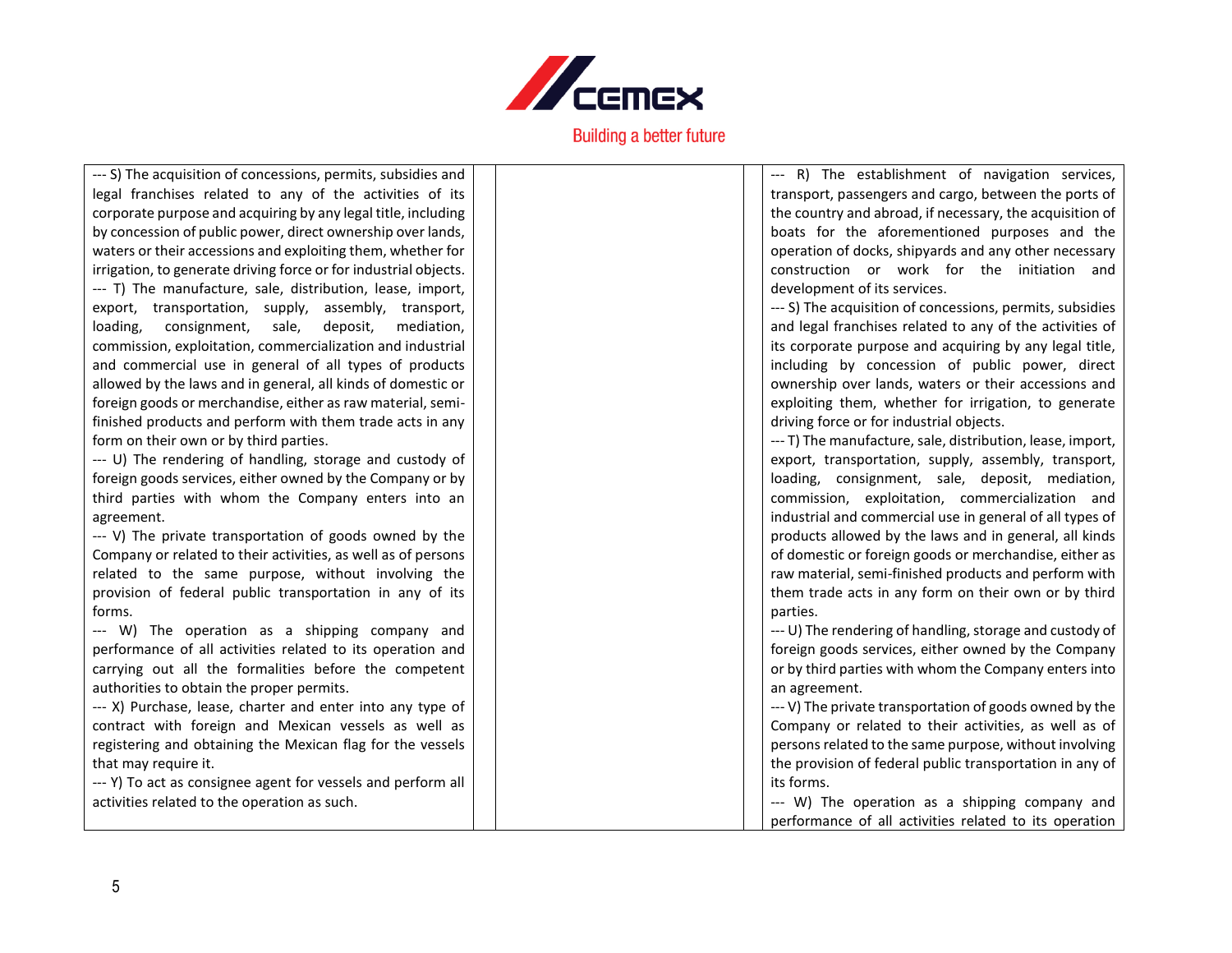

| --- Z) The manufacture, sale, distribution, lease, import,     | and carrying out all the formalities before the             |
|----------------------------------------------------------------|-------------------------------------------------------------|
| export, exploitation and overall development of all types of   | competent authorities to obtain the proper permits.         |
| industrial and commercial equipment, machinery, tools,         | --- X) Purchase, lease, charter and enter into any type     |
| spare parts and parts, motor carriers and any articles or      | of contract with foreign and Mexican vessels as well as     |
| commercial items.                                              | registering and obtaining the Mexican flag for the          |
| --- AA) The exploitation of the various engineering branches   | vessels that may require it.                                |
| in all its aspects either pure or applied, as well as projects | --- Y) To act as consignee agent for vessels and perform    |
| and construction works.                                        | all activities related to the operation as such.            |
| --- BB) Entering into contracts for construction, design,      | --- Z) The manufacture, sale, distribution, lease, import,  |
| engineering, and supply of technical and professional          | export, exploitation and overall development of all         |
| services, the development of architectural projects,           | types of industrial and commercial equipment,               |
| installation of technical and mechanical infrastructure, and   | machinery, tools, spare parts and parts, motor carriers     |
| any other applications necessary, convenient or conducive      | and any articles or commercial items.                       |
| to the development of its corporate purposeand prosperity      | --- AA) The exploitation of the various engineering         |
| of the Company, including participating in competitions,       | branches in all its aspects either pure or applied, as well |
| public or private bids or offers either national or            | as projects and construction works.                         |
| international.                                                 | --- BB) Entering into contracts for construction, design,   |
| --- CC) Acquire, sell, manage, lease or receive in lease or    | engineering, and supply of technical and professional       |
| sublease, give or receive on loan, exchange, encumber in       | services, the development of architectural projects,        |
| any way, exploit, affect or be a trustee in trust and, in      | installation of technical and mechanical infrastructure,    |
| general, enter into any legal act that involves acquiring,     | and any other applications necessary, convenient or         |
| transferring or guaranteeing the rights of ownership or        | conducive to the development and prosperity of the          |
| possession of all real or personal types of property, as       | Company, including participating in competitions,           |
| deemed necessary or convenient for the development and         | public or private bids or offers either national or         |
| prosperity of the Company, or to directly or indirectly        | international.                                              |
| support the development or realization of the Company's        | --- CC) Acquire, sell, manage, lease or receive in lease    |
| corporate purpose.                                             | or sublease, give or receive on loan, exchange,             |
| --- DD) Build, plan, design, decorate, manage and operate in   | encumber in any way, exploit, affect or be a trustee in     |
| any manner all kinds of buildings, factories, warehouses,      | trust and, in general, enter into any legal act that        |
| houses and apartments on their own or through third            | involves acquiring, transferring or guaranteeing the        |
| parties.                                                       | rights of ownership or possession of all real or personal   |
| --- EE) Provide and receive any type of technical,             | types of property, as deemed necessary or convenient        |
| administrative, sales, advertising, monitoring, technical      | for the development and prosperity of the Company,          |
| assistance, consultation and advice services on industrial,    | or to directly or indirectly support the development of     |
|                                                                | the Company.                                                |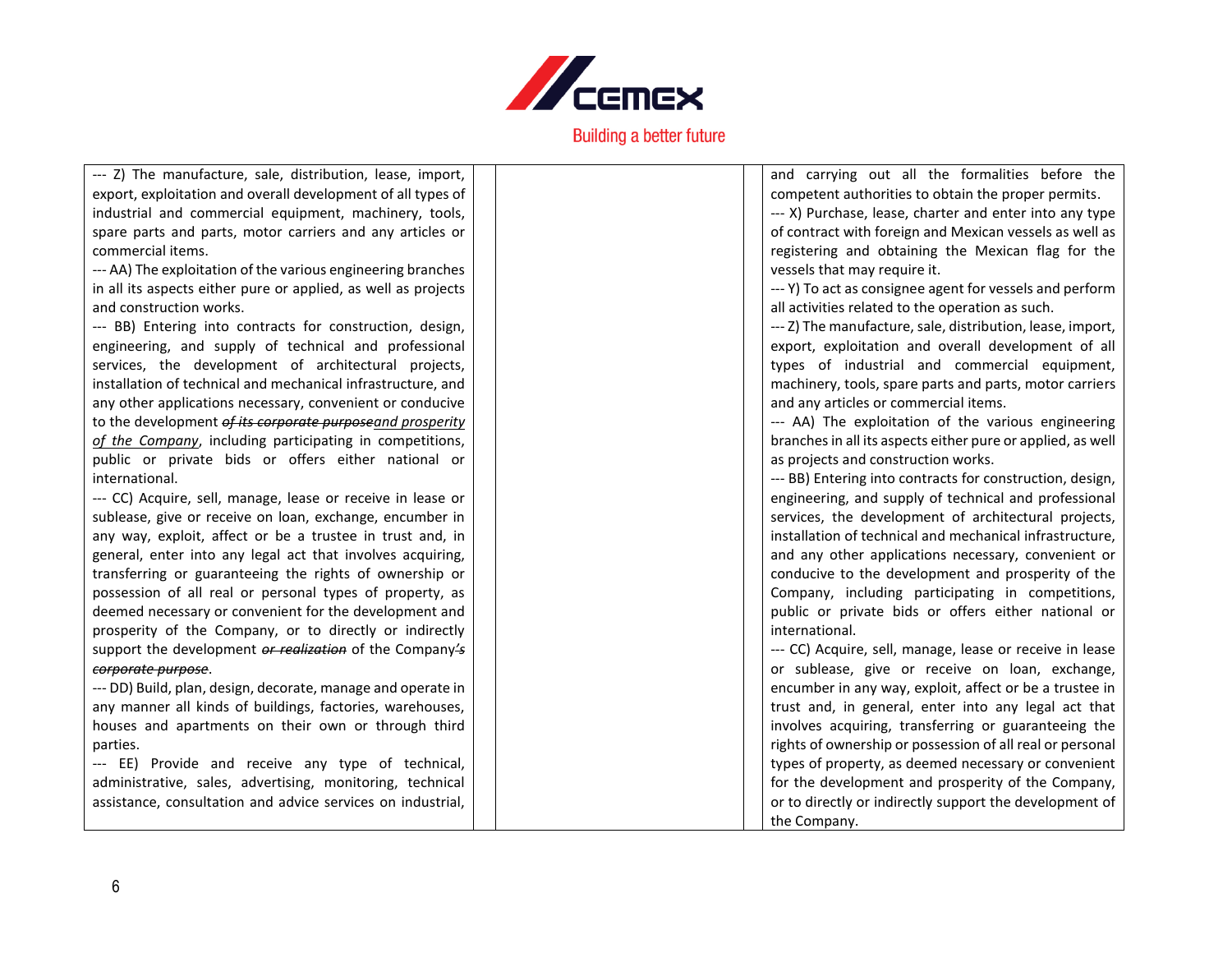

T

| tax, accounting, commercial, financial, and any other type       | --- DD) Build, plan, design, decorate, manage and         |
|------------------------------------------------------------------|-----------------------------------------------------------|
| of matters.                                                      | operate in any manner all kinds of buildings, factories,  |
| --- FF) Order, obtain, buy, lease, assign or otherwise acquire   | warehouses, houses and apartments on their own or         |
| or dispose of trademarks, trade names, copyrights, patents,      | through third parties.                                    |
| inventions and processes, know-how and, in general,              | --- EE) Provide and receive any type of technical,        |
| intellectual and industrial property rights, as well as licenses | sales,<br>advertising,<br>administrative,<br>monitoring,  |
| over them.                                                       | technical assistance, consultation and advice services    |
| --- GG) Enter into or agree on agency operations, mediation,     | on industrial, tax, accounting, commercial, financial,    |
| technical assistance, professional services, consulting,         | and any other type of matters.                            |
| distribution, supply, leasing and factoring, brokerage and       | --- FF) Order, obtain, buy, lease, assign or otherwise    |
| generally all kinds of contracts or agreements involving         | acquire or dispose of trademarks, trade names,            |
| services to or for third parties, including the use of human     | copyrights, patents, inventions and processes, know-      |
| and material resources, as a result of the obligations or        | how and, in general, intellectual and industrial          |
| duties incurred by virtue of entering into the contracts in      | property rights, as well as licenses over them.           |
| this subparagraph.                                               | --- GG) Enter into or agree on agency operations,         |
| --- HH) Give or take money on loan, secured or unsecured,        | mediation, technical assistance, professional services,   |
| including the issuance of debt securities in public or private   | consulting, distribution, supply, leasing and factoring,  |
| sale that represent loans with the investing public.             | brokerage and generally all kinds of contracts or         |
| --- II) Issue, draw, sign, accept, endorse, guarantee and        | agreements involving services to or for third parties, as |
| enter into any type of commercial or legal transaction,          | a result of the obligations or duties incurred by virtue  |
| regarding negotiable instruments, with national or foreign       | of entering into the contracts in this subparagraph.      |
| credit institutions, as well as agents and securities            | --- HH) Give or take money on loan, secured or            |
| intermediaries, in investment companies and auxiliary            | unsecured, including the issuance of debt securities in   |
| credit organizations and in any organization, corporation or     | public or private sale that represent loans with the      |
| association, any and all types of transactions necessary or      | investing public.                                         |
| convenient for the fulfillment of its corporate purpose,         | --- II) Issue, draw, sign, accept, endorse, guarantee and |
| including entering into repurchases, loans, trusts,              | enter into any type of commercial or legal transaction,   |
| mandates, agencies or any contract or agreement either for       | regarding negotiable instruments, with national or        |
| the purpose of investing its resources, to obtain financing,     | foreign credit institutions, as well as agents and        |
| or where appropriate, to affect, transmit or to pledge the       | securities intermediaries, in investment companies and    |
| negotiable instruments referred to in this subparagraph.         | auxiliary credit organizations and in any organization,   |
| --- JJ) To execute avales, bonds and, in general, guarantee,     | corporation or association, any and all types of          |
| including with pledges and mortgages, obligations incurred       | transactions necessary or convenient for the fulfillment  |
| on behalf of third parties, with or without consideration.       | of its corporate purpose, including entering into         |
| (KK) In general, enter into or execute any and all acts,         | repurchases, loans, trusts, mandates, agencies or any     |